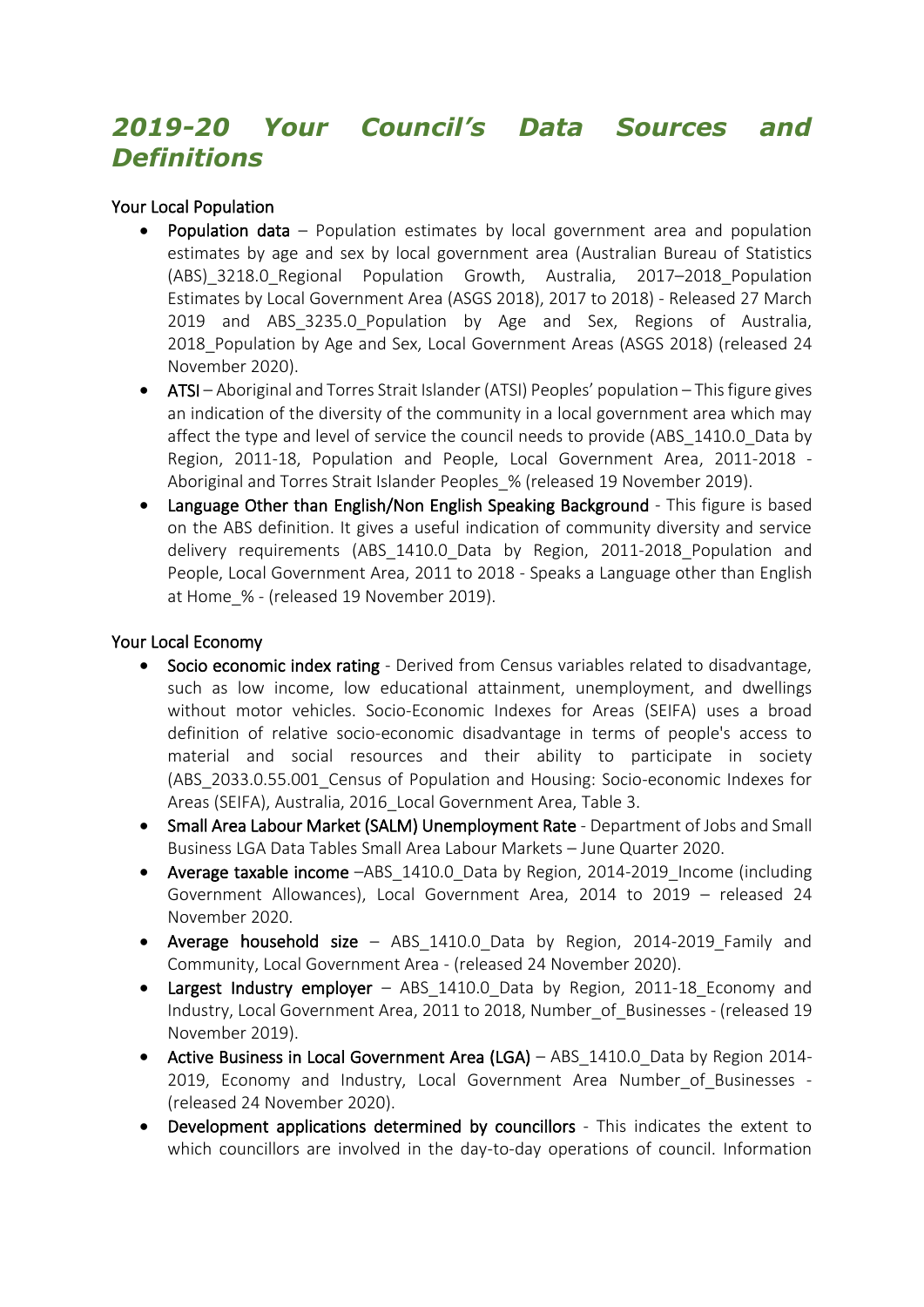from NSW Department of Planning and Environment, Local Development Performance Monitoring 2018-19.

- Number of Development Applications determined Number of development applications determined by councils, excluding section 96 determinations. Information from NSW Department of Planning and Environment, Local Development Performance Monitoring Report 2018-19.
- Value of Development Applications determined NSW Department of Planning and Environment\_ Local Development Performance Monitoring Report 2018-19.
- Mean gross days for Development Applications determined- Mean number of days for councils to determine development applications. Information from NSW Department of Planning and Environment, Local Development Performance Monitoring Report 2018-19.

### Your Council's Financial Performance

- Operating Performance Ratio (%) -Measures council's achievement of containing operating expenditure within operating revenue –Calculated by total continuing operating revenue (excluding capital grants and contributions, gain on sale of assets and joint ventures), less operating expenses (excluding loss on sale of assets and joint ventures) divided by total continuing operating revenue (excluding capital grants and contributions, gain on sale of assets and joint ventures). Benchmark is 0% or greater. Information based on councils 2019-20 Annual Financial Report and data sourced from Council's Financial Data Return (FDR) – Note - Performance M'ment – Consol tab.
- Unrestricted Current Ratio Is specific to local government and is designed to represent a council's ability to meet short term obligations as they fall due. Calculated by current assets less all external restrictions divided by current liabilities less specific purpose liabilities. Benchmark is greater than 1.5. Information based on councils 2019-20 Annual Financial Report and data sourced from Council's FDR – Performance M'ment - Consol tab.
- % of Own source revenue Percentage of total continuing operating revenue received by council (excluding all grants and contributions) compared to total continuing operating revenue (including capital grants and contributions). Benchmark is greater than 60%. This ratio measures fiscal flexibility. Information based on councils 2019-20 Annual Financial Report and data sourced from Council's FDR – Performance M'ment - Consol tab.
- % Grants of total revenue -Percentage of revenue received by council from operational and capital grants and contributions compared to total continuing operating revenue (including capital grants and contributions). Information based on councils 2019-20 Annual Financial Report and data sourced from Council's FDR – Income Statement Tab.
- Outstanding Rates & Annual Charges (%) -Used to assess the impact of uncollected rates and annual charges on liquidity and the adequacy of recovery efforts. Calculated by rates and annual charges outstanding divided by rates and annual charges collectible. Information based on councils 2019-20 Annual Financial Report and data sourced from Council's FDR– Performance M'ment - Consol tab.
- Debt Service Cover Ratio (%) -Measures the availability of operating cash to service debt including interest, principal and lease payments. Calculated by operating results (Income Statement tab)- (excludes fair value adjustments/decrements, net gain/loss on sale of assets, net share/loss on joint ventures) before capital excluding interest,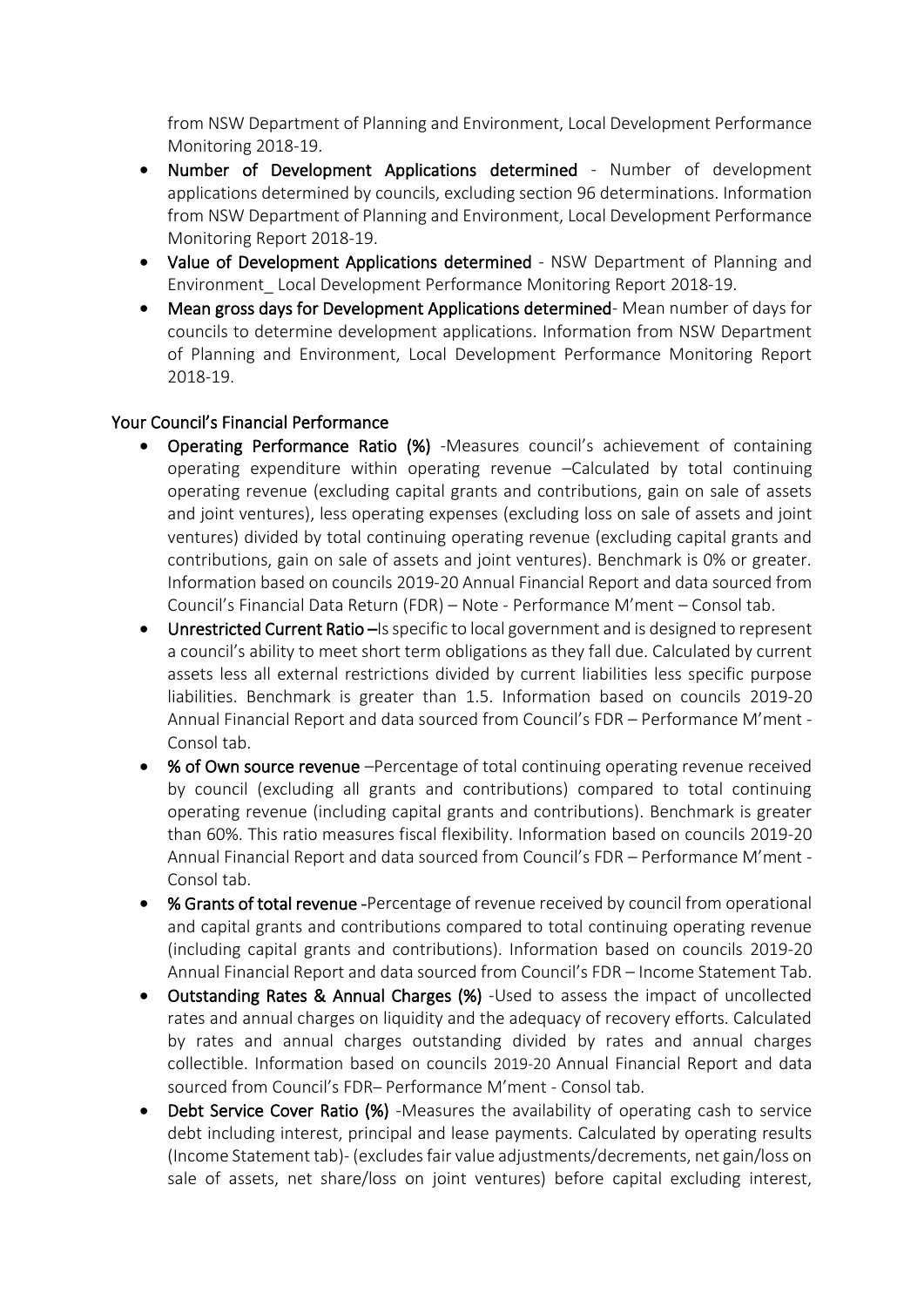depreciation/impairment/amortisation divided by principal repayments (from Statement of Cash Flows tab) and the loan interest costs (Expenses Continuing Operations tab). Benchmark greater than 2. Information based on councils 2019-20 Annual Financial Report and data sourced from Council's FDR.

- Debt Service Ratio (%) -Indicates the amount of general income that is used to repay debt and interest charges. Calculated by cost of debt service (interest expense and principal repayments) divided by total continuing operating revenue (excluding capital grants and contributions). Benchmark greater than 0 and less than 20. Information based on councils 2019-20 Annual Financial Report and data sourced from Council's FDR – Performance M'ment - Consol tab.
- Cash Expense Cover Ratio (%) This liquidity ratio indicates the number of months a council can continue paying for its immediate expenses without additional cash flow. Benchmark is greater than 3 months. Calculated from current year's cash and cash equivalents including term deposits divided by payments from Note Cash, Cash Equivs & Investments tab multiplied by 12. Information based on councils 2019-20 Annual Financial Report and data sourced from Council's FDR Performance M'ment - Consol tab.

### Your Council's Financial Result

• Revenue & Expenditure - Information based on councils' 2019-20 Annual Financial Report and data sourced from Council's FDR – Income Statement tab Revenue and Expenditure from continuing operations excluding fair value/revaluation movements, gain/loss on sale of assets, share in joint ventures

### Your Council's Rating Revenue

- Average rates –Measures the annual rates paid by the applicable ratepayer –Calculated on data provided by council from 2019-20 FDR, Income Continuing Operations and General Information tabs.
- Total Land Value / Total Rate Income —Measures the amount of rates paid in comparison to value of land in the local government area. Calculated on data provided by council from 2019-20 FDR, Income Continuing Operations and General Information tabs.
- Pensioner rebates Number of residential assessments for which council is required to rebate rates under section 575 of the Act as a percentage of residential rate assessments. Information based on annual 2019-20 Grants Return of General Information data provided by councils to OLG.

### Your Council's Expenditure on Services

• Governance and administration; environment; water & sewerage; community services & amenities, housing & education; recreational & cultural; public order, safety and health; roads, bridges and footpaths; other services; library services spending per capita - Calculated using expenditure data from 2019-20 FDR – Net Cost of Services tab divided by population figures (ABS).

### Your Council's Waste Management

• Typical Residential Water & Sewer Account –Typical residential bills for water supply and sewer, including user charges. Data supplied by NSW Office of Water, Performance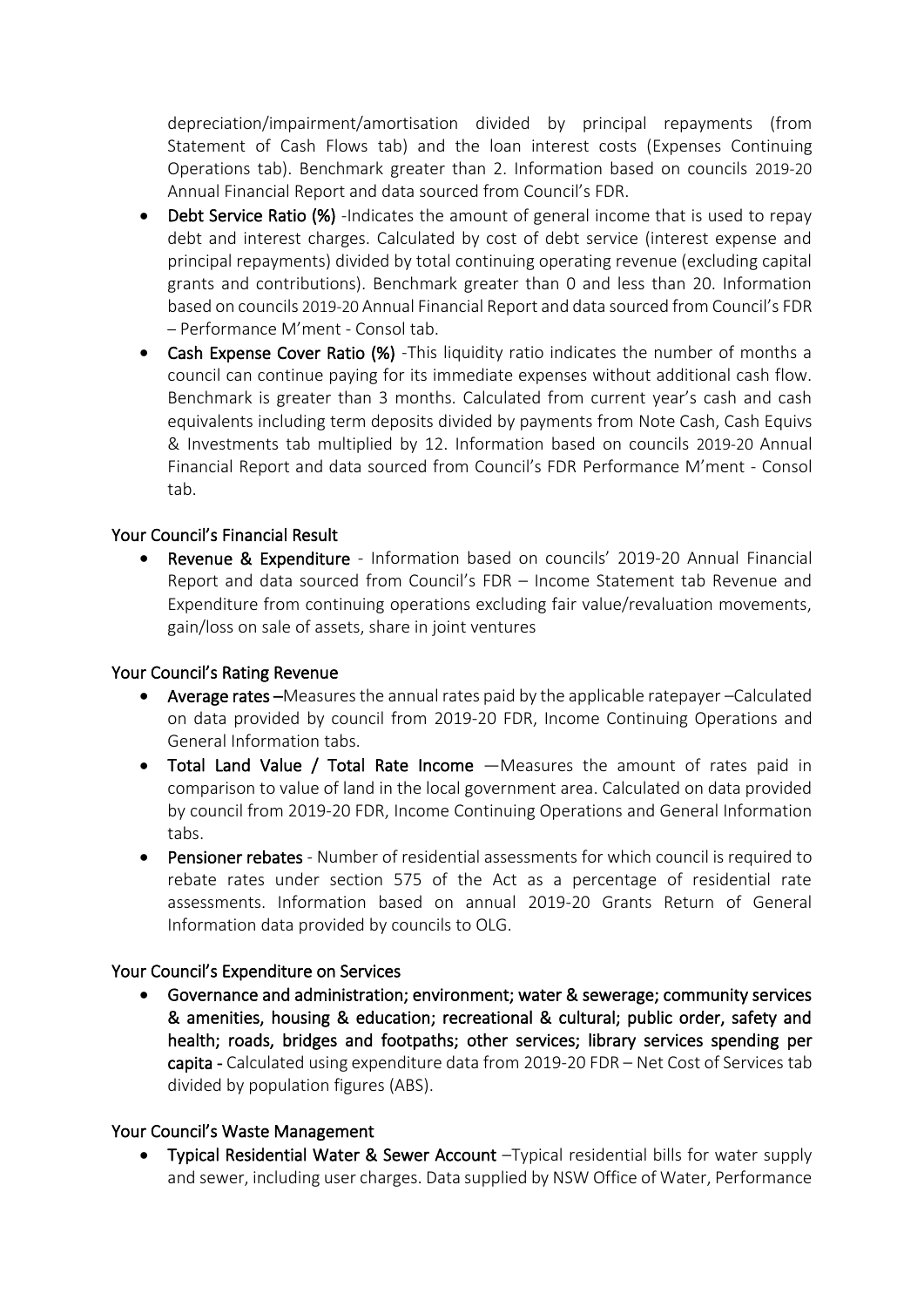and Monitoring Report 2019-20. It should be noted that some councils supply water and sewer services, some water services only and some sewer only. Some Councils (typically Metro) will not supply either service.

- Average Domestic Waste Charge Average amount of the annual domestic waste charges divided by the number of residential rate payers. Calculated on information from 2019-20 FDR - Income Continuing Operations tab.
- Recycle Rate (%) -The amount of waste collected by council that does not go to landfill and is usually recycled. Information provided by the NSW Environment Protection Authority in appendices to the NSW Local Government Waste and Resource Recovery Data Report 2018-19 (questions 16, 27, 29 & 35) and data source by EPA for the container deposit scheme.
- Domestic waste recovery –This information is sourced from the NSW Environment Protection Authority in appendices to the NSW Local Government Waste and Resource Recovery Data Report 2018-19 (questions 16, 27, 29 & 35) and data source by EPA for the container deposit scheme.

## Your Council's Services

- Number of Companion Animals micro-chipped -The number of companion animals that are permanently identified by micro-chip. Calculated on information provided by councils to OLG via the NSW Companion Animals Register.
- Percentage of Companion Animals micro-chipped and registered The number of companion animals that are permanently identified by micro-chip and registered. Calculated on information provided by councils to OLG via the NSW Companion Animals Register.
- Total Road Length—length of all local and regional roads within the local government area. Information based on annual 2019-20 Local Roads Return data provided by councils to OLG
- Metre Road length per capita -Indicates the length of road per capita in the council area. Information based on annual 2019-20 Local Roads Return data provided by councils to OLG and ABS population data.
- Open public space –Number of hectares of urban open space comprising all land held in public ownership for present and/or intended future use as open space, including parks, playing fields, bushland reserves, vantage point and neighbourhood and trunk flood ways. Information based on annual 2019-20 Grants Return of General Information data provided by councils to OLG.
- Number of Public Swimming Pools -Number of swimming pool complexes including rock and tidal pools. Information based on annual 2019-20 Grants Return of General Information data provided by councils to OLG
- Number of Public Halls –Number of halls that are used or intended to be used for the purpose of providing public entertainment or conducting public meetings. Information based on annual 2019-20 Grants Return of General Information data provided by councils to OLG
- Number of Public Libraries Number of public libraries in each local government area. Data sourced from Public Library Services, The State Library of NSW.
- Library circulation The number of items circulated by council libraries. Data sourced from Public Library Services, The State Library of NSW.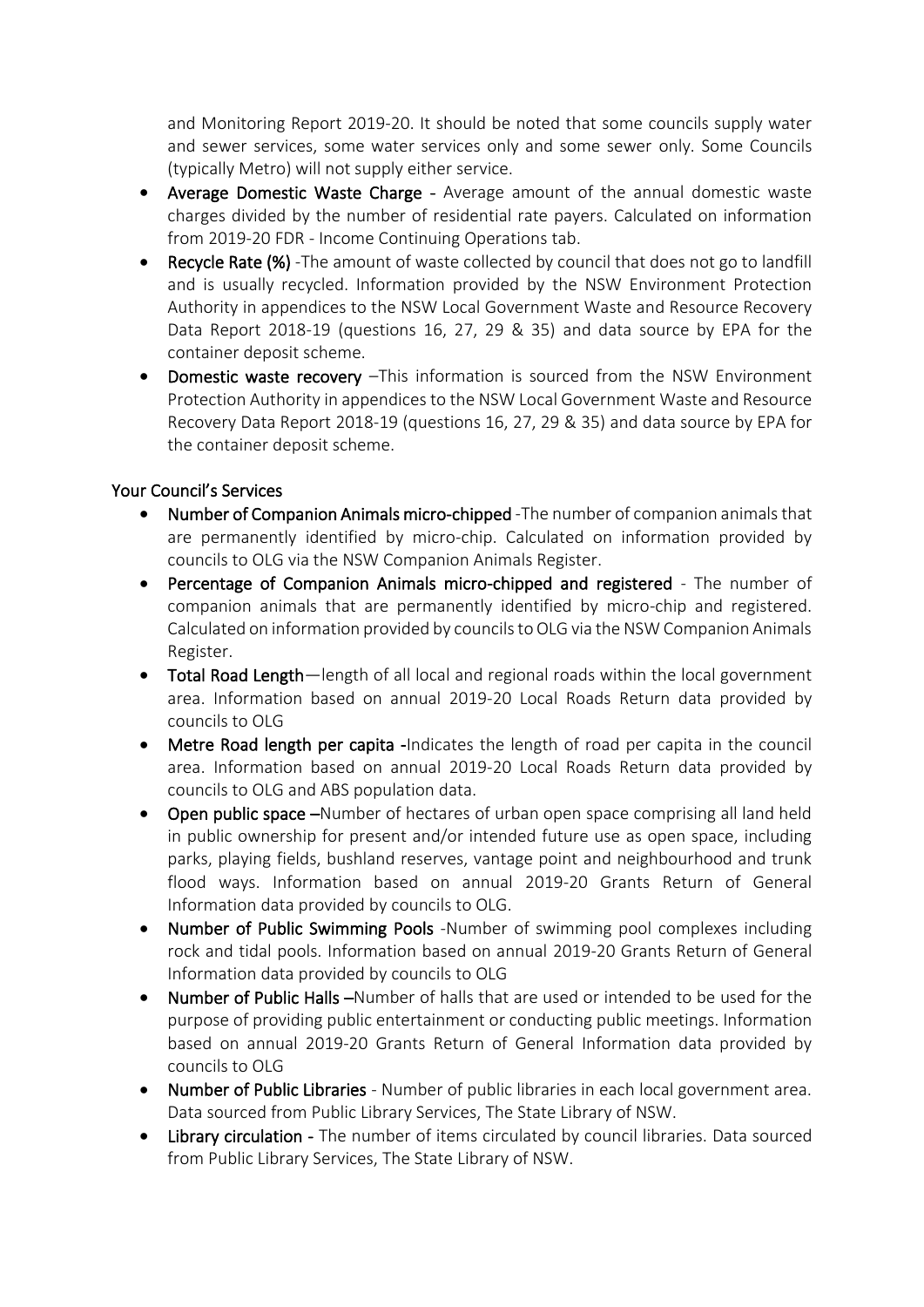### Your Council's Community Assets

- Infrastructure Maintenance –Total expenditure and actual and required asset maintenance expenditure. Information based on councils 2019-20 Annual Financial Reports and data sourced from Council's FDR – Infrastructure Assets tab.
- Asset Maintenance Ratio—Compares actual versus required annual maintenance. Benchmark greater than 100%, indicates enough funds within the year are being invested to stop the infrastructure backlog from growing. Based on information from 2019-20 Annual Financial Reports and data sourced from Council's FDR – Infrastructure Assets tab.
- Building & Infrastructure Renewal Ratio –Used to assess the rate at which assets are being renewed against the rate at which they are depreciating. Calculated by asset renewals (infrastructure, buildings and other structures) divided by depreciation, impairment, amortisation of infrastructure, buildings, other structures. Benchmark is greater than 100%. Information based on councils 2019-20 Annual Financial Reports and data sourced from Council's FDR – IPPE tab.

Within the 2019-20 Financial Reports, most councils included expenditure related to work-in-progress (WIP) when calculating this ratio. WIP should not be included and has been removed from the calculation within this website, for comparative reporting purposes.

• Infrastructure Backlog Ratio–Defined as the estimated cost to bring infrastructure, buildings, other structures and depreciable land improvements to a satisfactory standard. Calculated by using estimated cost to bring assets (infrastructure, buildings, other structures) to a satisfactory condition divided by total written down value of infrastructure, buildings, other structures and depreciable land improvement assets. Benchmark is less than 2%. Information based on councils 2019-20 Annual Financial Reports and data sourced from Council's FDR – Infrastructure Assets tab.

## Your Council's Community Leadership

- Audited Financial Reports submitted by due date—Councils are required to lodge the Annual Financial Reports by 31 October each year. For 2019-20 due to COVID 19, all councils were given to 30 November 2020 to lodge their statements. This indicates council's ability to meet legislative requirements.
- Mayor & Councillor Expenses –Total cost during the year of the payment of expenses of, and the provision of facilities to, councillors in relation to their civic functions. Information based on councils 2019-20 Annual Financial Reports. Data sourced from Expenses Continuing Operations tab in the FDR.
- Mayor & Councillor Fees Remuneration paid to Mayors and Councillors. Information based on councils 2019-20 Annual Financial Reports. Data sourced from Expenses Continuing Operations tab in the FDR.
- Mayor & Councillor Overseas Travel Expenses –Expenses incurred for Mayors and Councillors to travel overseas, including transport, accommodation and other out-ofpocket travelling expenses. Data sourced from General Information tab in the FDR and reported in Council's Annual Report in accordance with clause 217(1)(a1)(vi) of the Local Government (General) Regulation 2005.
- Mayor & Councillor Conference Expenses Total costs incurred for Mayors and Councillors to attend conferences and seminars, (including intrastate travel, but excluding overseas and interstate travel). Data sourced from General Information tab